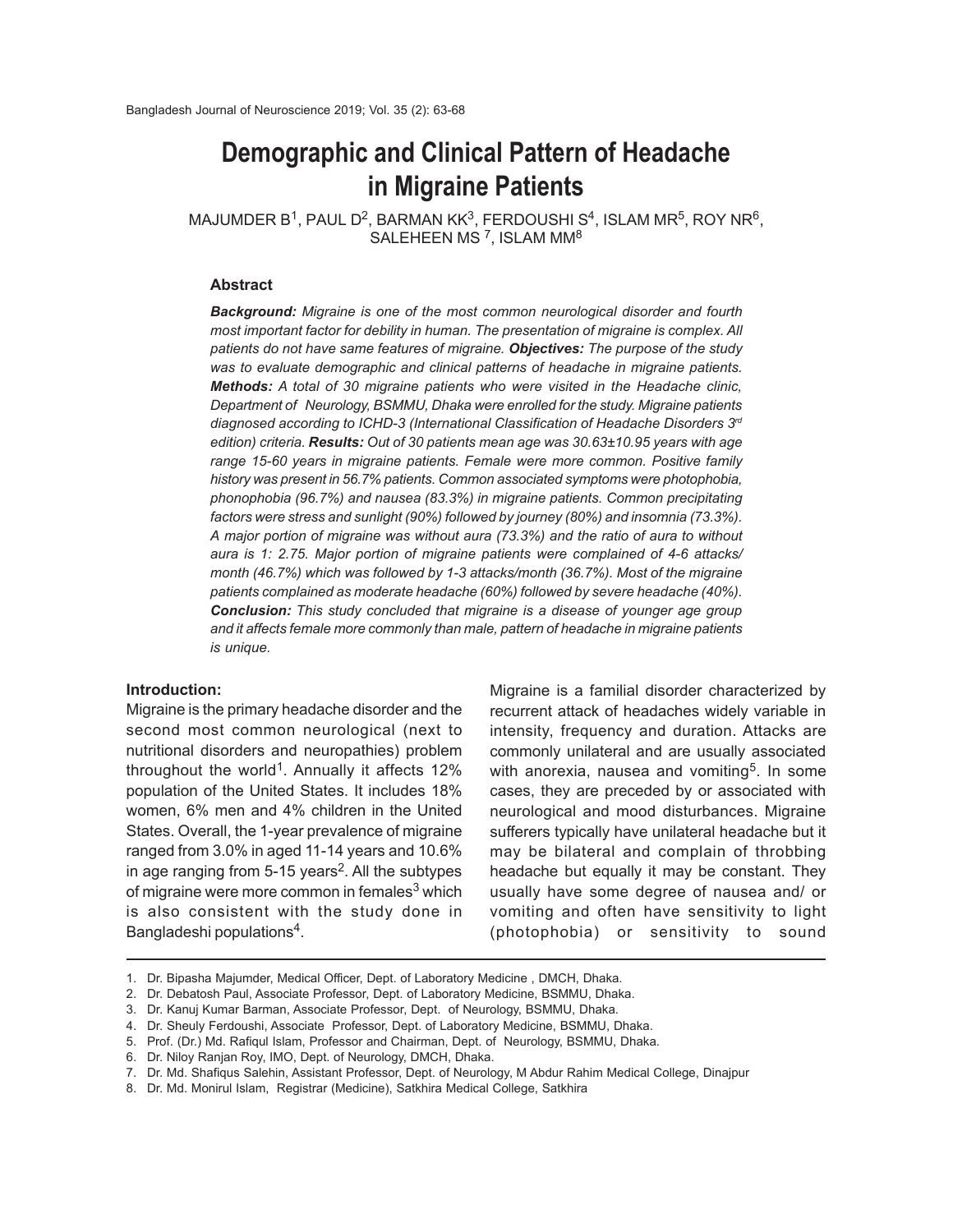(phonophobia)<sup>6</sup>. Normal physical activity that involves movement of the head aggravates the pain. Human biology knows few rules that do not have exceptions and many patients did not have all the features of migraine<sup>7</sup>.

The presentation of migraine is complex. Two common clinical syndromes associated with migrainous headache can be identified easily that is migraine with aura and migraine without aura. Migraine with aura is called classical or neurologic migraine and migraine without aura is known as common migraine. The ratio of classical to common migraine is 1:5<sup>8</sup>.

Some precipitating factors for headache are fatigue, stress, anxiety, cold, warm, sunlight, sleep deprivation/insomnia, food, activity, journey, reading etc. There are 5 relieving factors of headache such as sleep, drug, rest, posture, massage $^9$ .

#### **Aims and objectives:**

To evaluate the demographic and clinical pattern of headache in migraine patients.

### **Materials and Methods:**

This cross sectional analytical study from March, 2018 to February, 2019 was conducted in the Department of Laboratory Medicine, BSMMU, Dhaka, collaboration with the Department of Neurology, BSMMU, Dhaka. After ethical clearance from Institutional Review Board (IRB), patients having features of migraine according to ICHD-3 (International Classification of Headache Disorders, 3<sup>rd</sup> edition) was selected as study population by purposive sampling method.

Total 30 headache patients selected from headache clinic of outpatient department of Neurology of BSMMU. Age range of study group was 10-60 years. Informed written consent was taken from each patient.

## **Results:**

The study included 30 migraine headache patients. Table I shows age group of study population, where the maximum number of patient 12(40.0%) in 21- 30 age group. The mean age was 30.63±10.95.

| Table-I                                   |
|-------------------------------------------|
| Age distribution of study subjects (n=30) |

| Age of the patient | Migraine headache |  |
|--------------------|-------------------|--|
|                    | patient (n=30)    |  |
|                    | No. (%)           |  |
| $20$               | 5(16.7)           |  |
| 21-30              | 12(40.0)          |  |
| $31 - 40$          | 9(30.0)           |  |
| 41-50              | 3(10.0)           |  |
| 51-60              | 1(3.3)            |  |
| Total              | 30(100.0)         |  |
| Mean ±SD           | 30.63±10.95       |  |

| Table-II                                     |
|----------------------------------------------|
| Gender distribution of study subjects (n=30) |

| Gender             | Migraine headache |
|--------------------|-------------------|
|                    | patient (n=30)    |
|                    | No. (%)           |
| Male               | 3(10.0)           |
| Female             | 27(90.0)          |
| Male: Female ratio | 1.9               |

Table II shows the gender distribution of patients. Among 30 respondents 10% were male and 90.0% were female.

| <b>Table-III</b>                   |  |  |
|------------------------------------|--|--|
| Distribution of the study subjects |  |  |
| by occupation $(n=60)$             |  |  |

| Occupation      | Migraine                |  |
|-----------------|-------------------------|--|
|                 | headache patient (n=30) |  |
|                 | No. (%)                 |  |
| Service holder  | 3(10)                   |  |
| <b>Business</b> | 0(0)                    |  |
| Housewife       | 15(50)                  |  |
| Others          | 12(40)                  |  |
| Total           | 30(100)                 |  |

Table-III shows maximum 50.0% patients were housewife, 10% patients were service holder and 40.0% patients had other profession.

Figure-1: Bar diagram showing the family history of migraine headache patient (n=30)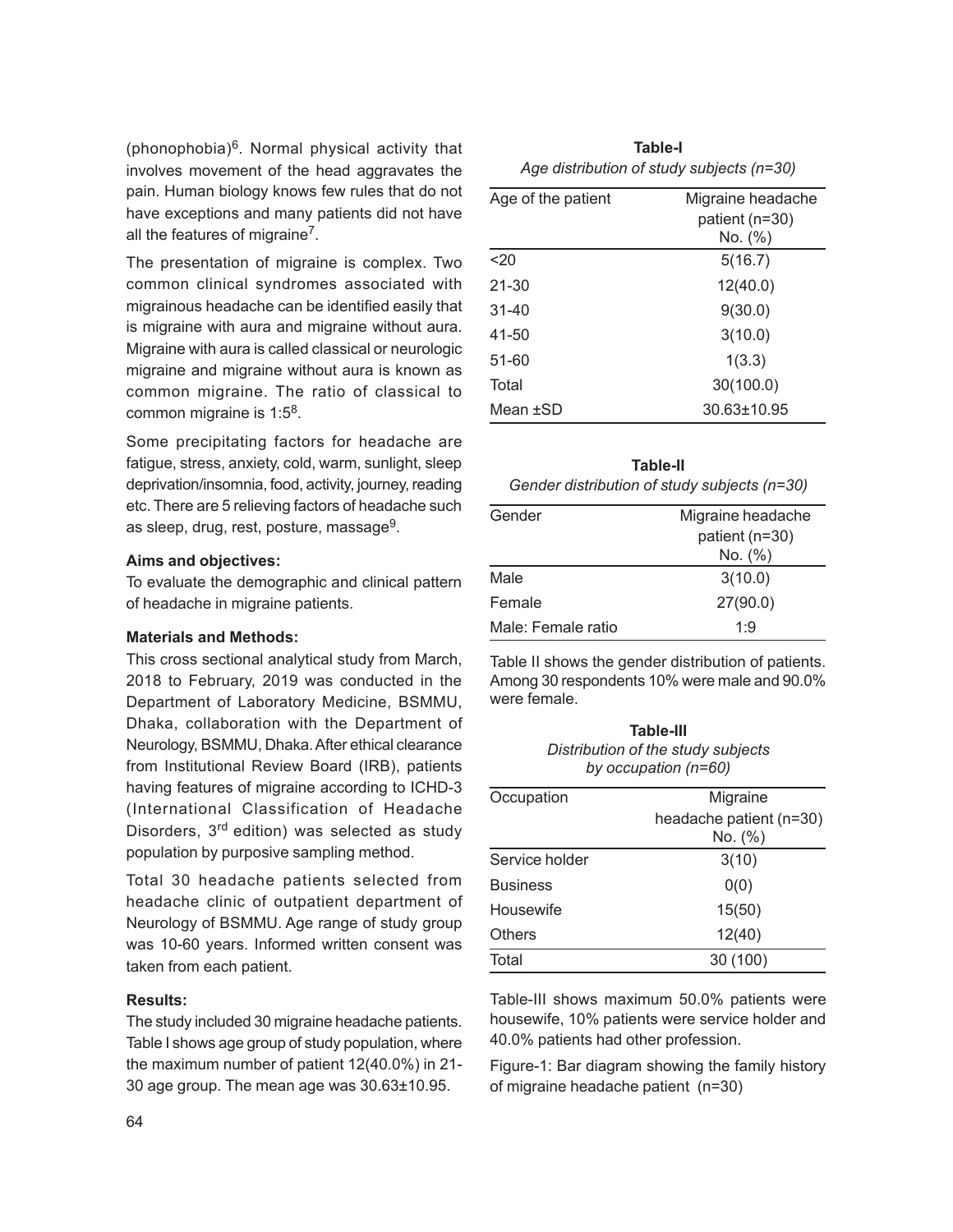

**Fig.-1:** *Bar diagram shows maximum patients 56.7% had positive family history and 43.30% having no family history of migraine.*

Figure-2: Bar diagram showing the severity of the headache in migraine patients (n=30).



**Fig.-2:** *Bar diagram shows maximum patients 60% had moderate headache and 40.0% severe headache.*

Figure 3: Pie chart shows that a major portion of migraine patients were without aura (73.3%). Only 26.7% migraine patients gave history of experiencing aura.



**Fig.-3:** *Pie chart showing distribution of migraine headache patient according to aura (n=30)*

| <b>Table-IV</b>                                  |
|--------------------------------------------------|
| Distribution of the migraine headache patient by |
| frequency of attacks per month (n=30)            |

| Frequency of attacks | No. of      | Percentage |
|----------------------|-------------|------------|
| per month            | the Patient |            |
| $1 - 3$              | 11          | 36.7       |
| $4-6$                | 14          | 46.7       |
| $7-9$                | 3           | 10.0       |
| $10 - 12$            | 1           | 3.3        |
| $13 - 15$            | 1           | 3.3        |
| Total                | 30          | 100.0      |
|                      |             |            |

Table-IV shows frequency of attacks of headache per month maximum 46.7% in 4-6 times, 36.7% patients had 1-3 times, 10.0% patients had 7-9 times and 3.3% patients had 10-12 times and 13- 15 times.

**Table-V** *Distribution of the migraine headache patient with associated symptoms (n=30)*

| Associated symptom           | Frequency | Percentage |
|------------------------------|-----------|------------|
| Nausea                       | 25        | 83.3       |
| Vomiting                     | 12        | 40.0       |
| Vertigo                      | 21        | 70.0       |
| Phonophobia                  | 29        | 96.7       |
| Photophobia                  | 29        | 96.7       |
| Difficulty in concentrating/ | 28        | 93.3       |
| Feeling lightheadedness      |           |            |

Table- V shows that the most common announcing associated symptoms were nausea (83.3%), phonophobia and photophobia (96.7%) in migraineurs.

**Table-VI** *Distribution of the migraine headache patient with precipitating factors (n=30)*

| Frequency | Percentage |
|-----------|------------|
| 27        | 90.0       |
| 24        | 80.0       |
| 27        | 90.0       |
| 22        | 73.3       |
| 5         | 16.7       |
| 2         | 6.7        |
| 8         | 26.7       |
|           |            |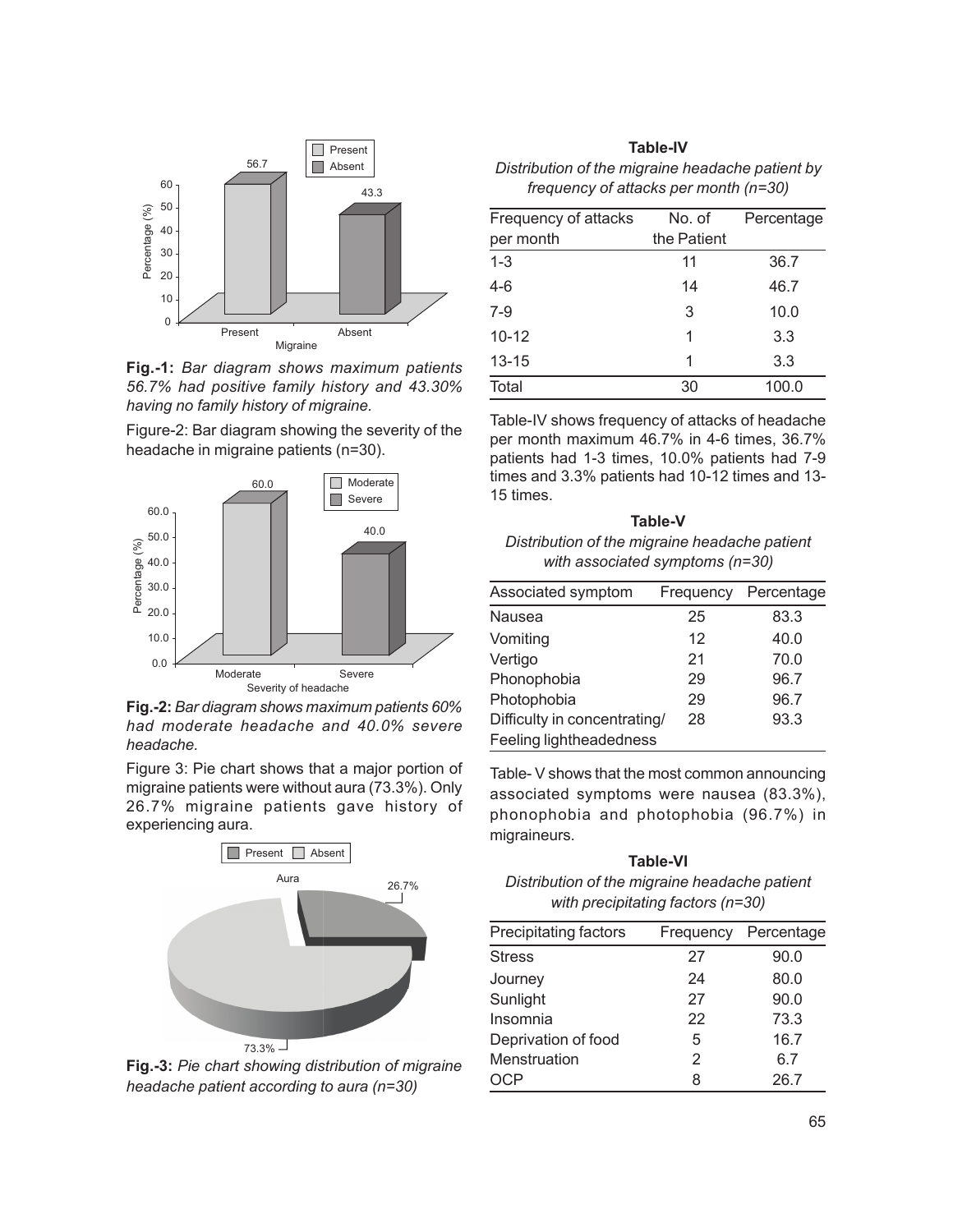Table-VI shows that a major portion of migraine patients proclaimed stress (90%), sunlight exposure (90%) as precipitating factors for migraine which was followed by journey (80%) and insomnia (73.3%).

# **Table-VII** *Distribution of the migraine headache patient with relieving factors (n=30)*

| Relieving factors                  | Frequency | Percentage |
|------------------------------------|-----------|------------|
| Rest                               | 27        | 90.0       |
| Sleep                              | 28        | 93.0       |
| Massage                            | 22        | 73.0       |
| Others (Hot & cold<br>compression) | 03        | 10         |

Table –VII shows that reported relieving factors of migraine patients are rest (90%), sleep (93%) and massage (73%).

## **Discussion:**

This cross sectional study was carried out to see the demographic variations among the migraine headache patient. In this study, it was observed that maximum number of patient 12(40.0%) in the age group 21-30. The mean age was 30.63±10.95. Mean age 39.6  $\pm$  11.1 and 37.7  $\pm$  11.1 years respectively were also found<sup>10</sup>. Some study shows that migraine may start in early childhood. But its prevalence increases at 10 to 14 years of age and continues to increase until 35 to 39 years of age. Then it gradually decreases, particularly women after menopause<sup>11</sup>. These results are nearly similar to our study.

Among 30 respondents 10% male and 90.0% females were migraine headache patients. Female respondents were predominant. Female groups were more prone to develop migraine 69.3% and 81.7% respectively<sup>12,13</sup>.

A major portion of migraine patients were housewife (50%) which was followed by student or other (40%). Housewife were the large group (28.6%) followed by student (17.6%) found in another study<sup>14</sup>. These are almost similar with our study. The possible reason may be in our country the housewives are more exposure to many provocative factors like physical and mental stress, irregular of food, menstruation, birth control pill intake etc.

Migraine has a strong genetic component and the familial risk of migraine is increased as exhibited by population-based family studies<sup>15</sup> which coincides with our study where 56.7% of migraine patients had family history of migraine headache.

Migraine headache severity was divided into mild, moderate and severe group according to visual analogue scale. Among the migraine patients, most of the patients complained of moderate headache which is about 60% followed by severe headache (40%). But no one complained headache severity as mild. According to International Classification of Headache Disorder migraine headache severity is moderate to severe intensity<sup>16</sup> which is also consistent with our study.

Among the 30 migraine patients, 08 (26.7%) patients had migraine with aura and 22 (73.3%) patients had migraine without aura and the ratio is 1:2.75. Another study<sup>17</sup> found that among 32 subjects, 26% (7) patients had migraine with aura and 74% (20) patients had migraine without aura, ratio was 1:2.85 which is almost similar to our study. In another study<sup>8</sup> found the ratio of migraine with aura to migraine without aura is 1:5 which is near to our study.

A major portion of migraine patients were complained of 4-6 attacks/month (46.7%) which was followed by 1-3 attacks/month (36.7%). Another study done in this country<sup>14</sup> reported as 30.76% patients suffer 3 or less attacks per month and 4 or more attacks in 16.15% per month.

According to associated symptoms of migraine, the most common announcing associated symptoms were photophobia (96.7%), phonophobia (96.7%) and nausea (83. 3%) in migraine patients. Another study<sup>18</sup> shows that most common symptoms associated with headaches were phonophobia (91.6%) and photophobia (85.4%).

Most of the migraine patients, proclaimed stress and sunlight as precipitating factors of migraine (90%) which was followed by journey (80%) and insomnia (73.3%). Another study<sup>19</sup> showed that most common precipitating factors were stress,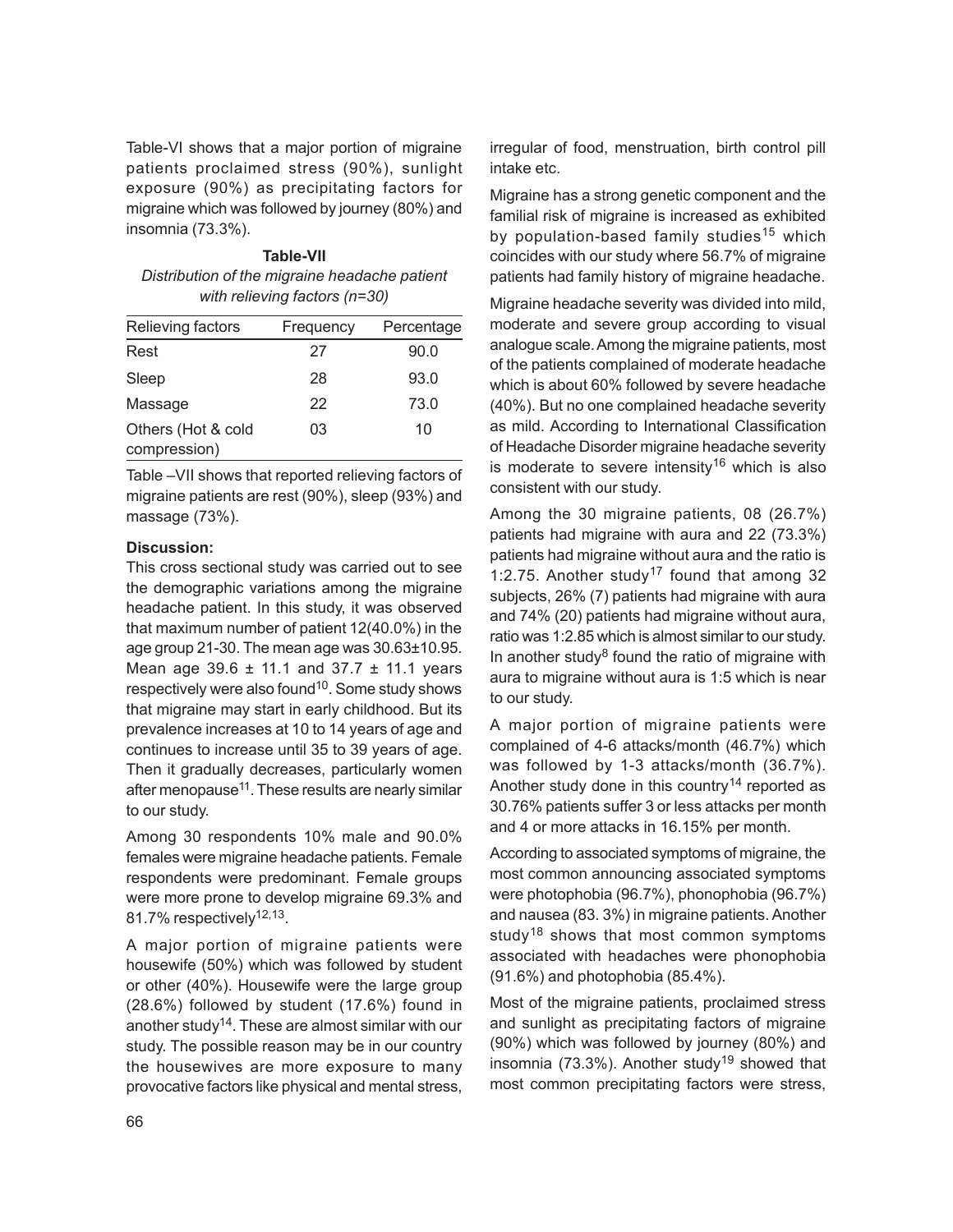tension, not eating on time, fatigue and lack of sleep. Similar result was<sup>20</sup> mentioned that the most frequent triggers of migraine were mental exertion, exposure to the sunlight, heat and anxiety.

Most common relieving factor for migraine patients are sleep (93%) and rest (90%). Another study<sup>14</sup> reported analgesic (83%), sleep (80%) which is consistent with the present study.

# **Conclusion:**

This study showed that migraine headache was common in young age group and female predominant. This study may also provide baseline information regarding migraine headache pattern.

## **References :**

- 1. World Health Organization estimates, (2002- 2005). Approach to the patient with neurologic disease. In: Harrison's Neurology in Clinical Medicine. 3rd ed. New York: McGraw-Hill education; 2013. P. 2.
- 2. Lipton RB, Bigal ME. The epidemiology of migraine. The American Journal of Medicine. 2005;118(s1): 3s–10s.
- 3. Russell MB, Smussen BK, Thorvaldsen P, Olesen J. Prevalence and Sex-Ratio of the Subtypes of Migraine. International Journal of Epidemiology. 1995; 24(3):612-618.
- 4. Hannan, MA, Hasan MK, Begum A, Haque A. Study of epidemiological features of primary headache patients in a tertiary center in Bangladesh. Bangladesh Journal of Neurosciences. 2007; 23(1): 13-20.
- 5. Pietrobon D, Striessnig J. Neurobiology of Migraine. Nature review Neuroscience. 2003; 4(5): 386-398.
- 6. Stewart WF, Lipton RB, Celentano DD, Reed ML. Prevalence of migraine headache in the United States: relation to age, income, race and other socio-demographic factors. Journal of American Medical Association. 1992; 267(1): 64-9.
- 7. Goadsby PJ, Raskin NH. Headache. In: Hauser SL, Josephson SA, editors. Harrison's Neurology in Clinical Medicine. 4<sup>th</sup> ed. New York: McGraw-Hill Education; 2015. p. 376-385.
- 8. Ropper AH, Samuels MA and Klein JP. Headache and other craniofacial pain. In: Adams and Victor's Principles of Neurology. 10<sup>th</sup> ed. New York: McGraw-Hill Education; 2014. p. 172-83.
- 9. Haque B, Rahman KM, Hoque A, Hasan AH, Chowdhury RN, Khan SU, et al. Precipitating and relieving factors of migraine versus tension type headache. BMC Neurology. 2012; 12 (1):1-4.
- 10. Assarzadegan F, Asgarzadeh S, Hatamabadi HR, Shahrami A, Tabatabaey A, Asgarzadeh M. Serum concentration of magnesium as an independent risk factor in migraine attacks: a matched case–control study and review of the literature. International Clinical Psychopharmacology. 2016; 31(5): 287–292.
- 11. Charles A. Migraine. New England Journal of Medicine. 2017; 377(6):553–61.
- 12. Gozke E, Unal M, Engin H, Gurbuzer N. An Observational Study on the Association between Migraines and Tension Type Headaches in Patients Diagnosed with Metabolic Syndrome. ISRN Neurology. 2013;1-4.
- 13. Rana MM, Anwarullah AKM, Mohammad QD, Islam MR, Rahman HZ, Bhuiyan M, et al. Sodium Valproate is More Effective than Pizotifen in the Prophylaxis of Migraine Patients. Bangladesh Journal of Neuroscience. 2012; 28(2):81-87.
- 14. Barman KK, Islam MR, Anwarullah AKM, Khan AKH, Masihuzzaman SAM,Uddin MJ. Characteristics of headaches in migraine patients. Bangladesh Journal of Neuroscience. 2010; 26(2): 74-77.
- 15. Russell M, Olesen J. The genetics of migraine without aura and migraine with aura. Cephalalgia. 1993;13(4): 245-48.
- 16. Headache Classification Committee of the International Headache Society. The International Classification of Headache Disorders. 3rd Edition. London:Cephalagia. 2018; 38(1): 1–211. Available from: https://www.ichd-3.org/DOI: 10.1177/0333102417738202.